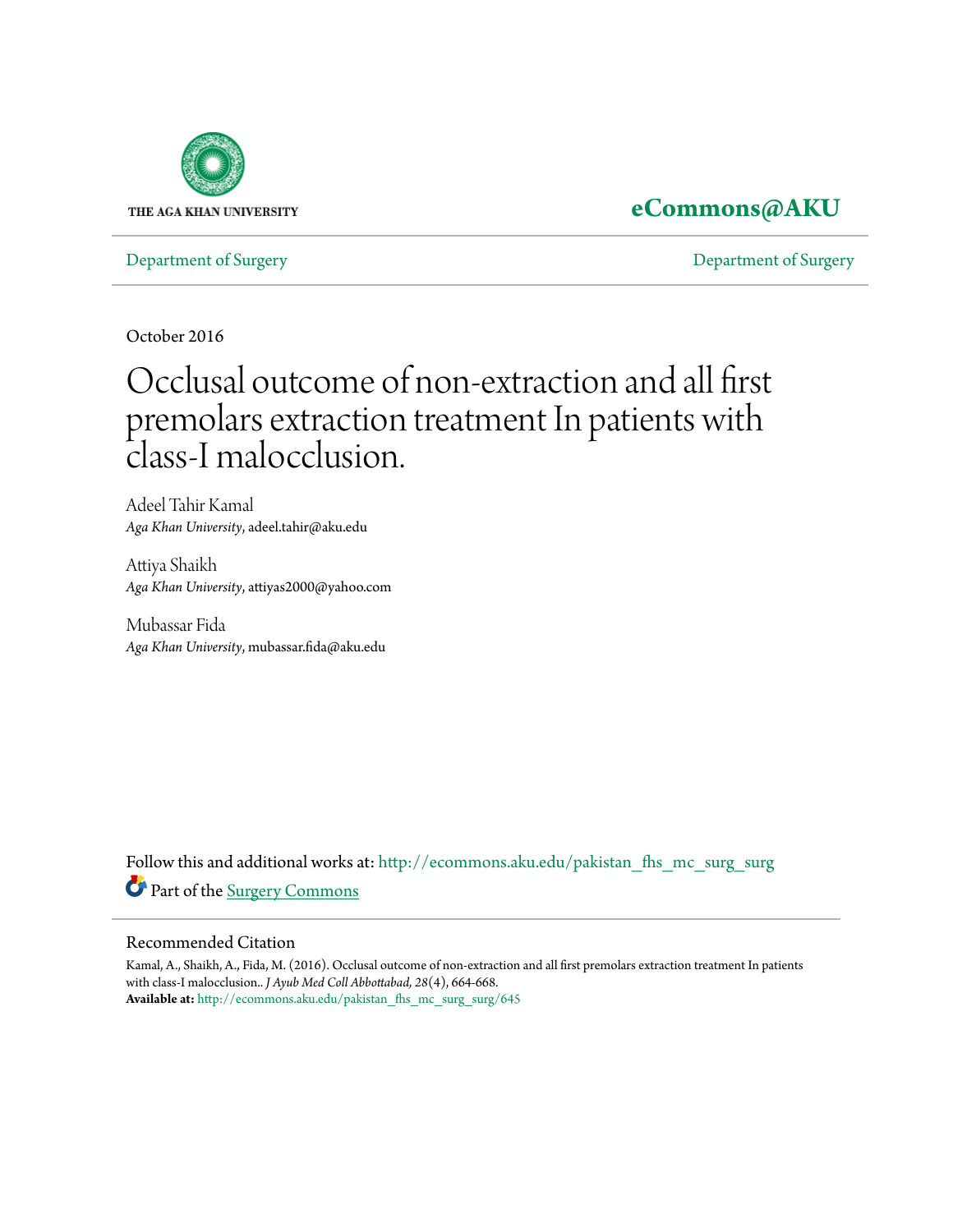## ORIGINAL ARTICLE OCCLUSAL OUTCOME OF NON-EXTRACTION AND ALL FIRST PREMOLARS EXTRACTION TREATMENT IN PATIENTS WITH CLASS-I MALOCCLUSION

#### Adeel Tahir Kamal, Attiya Shaikh, Mubassar Fida

Section of Dentistry, Department of Surgery, Aga Khan University Hospital, Karachi-Pakistan

Background: Class-1 malocclusion commonly presents with crowding and poses an aesthetic concern to patients. An orthodontist may encounter a variety of dental problems and must handle them strategically to establish adequate occlusal relationships. Hence, this study was conducted to evaluate the occlusal characteristics of patients who have undergone non-extraction or all first premolars extraction treatment for class I malocclusion using the peer assessment rating (PAR) index. Methods: The pre-treatment and post treatment dental casts of 94 subjects with class-I malocclusion were retrospectively screened. The sample was distributed into two groups, i.e., nonextraction and all first premolars extraction groups. The Mann Whitney-U test was used to compare the mean percentage improvement in the PAR scores between the two groups. A *p*-value of ≤0.05 was considered statistically significant. Results: The mean percentage improvement in the non-extraction group was 74.28% in the non-extraction group and 74.5% in the all first premolars extraction group. A significant difference  $(p=0.04)$  was found between the pretreatment PAR scores for the two treatment modalities. There was no significant difference between the post treatment PAR scores  $(p=0.45)$  and the mean percentage improvement in PAR scores  $(p=0.41)$  between the treatment groups. **Conclusions:** The improvement in occlusal characteristics in patients who underwent non-extraction treatment and all first premolar extraction treatment was comparable as assessed through mean percentage improvement in PAR scores.

Keywords: Angle class I; Index; Occlusion; Malocclusion J Ayub Med Coll Abbottabad 2016;28(4):664–8

INTRODUCTION

Class I malocclusion may present with a number of occlusal discrepancies. These may include crowding, spacing, and rotations, cross bite, open bite or deep bite. Dental crowding, measured as the contact point displacement among teeth, is usually the principal concern of many patients who present for orthodontic treatment.<sup>1–4</sup> Dental arch expansion is usually the preferred treatment option for cases with mild dental crowding. Moderate to severe crowding requires the extraction of premolars to eliminate tooth size arch length discrepancy and to correct the alignment of teeth without adversely affecting aesthetics and stability.<sup>5</sup> The severity of crowding is one of the most important factors in deciding the treatment modality.<sup>6-8</sup>

The objective of orthodontic treatment is aimed towards achieving ideal occlusal relationships with appropriate overbite, overjet, and interdigitation of teeth. The improvement in occlusion can only be quantified after a thorough assessment using an index that can objectively measure the malocclusion before and after treatment. A number of indices were proposed in the past which include the occlusal index,<sup>9</sup> Eismann index $^{10}$  and the index of treatment need<sup>11</sup> (IOTN) but failed to gain popularity. Richmond *et* 

*al*12 developed the PAR index to overcome the shortcomings of all previous indices. It was widely accepted and embraced as a tool to determine treatment outcome as it provided a quick and reliable method to evaluate the pre-treatment and post treatment casts with a high inter-examiner reliability.<sup>13</sup> Current indices including the American Board of Orthodontics objective grading system $^{14}$  (ABO-OGS) and the index of complexity outcome and need<sup>15</sup> (ICON) comprehensively evaluate the occlusal characteristics. This makes them time consuming, complicated, and therefore they have a poor reproducibility. Hence, the PAR index is still used extensively.

The PAR index is composed of five major components. Each component is scored on the dental casts according to the deviation of the teeth from ideal occlusion. These scores can then be summed to obtain the overall pre-treatment scores. Similarly, the post treatment casts are scored and summed and the difference between the pretreatment and post treatment scores reveal the improvement in occlusion and orthodontic treatment success.

A greater PAR value is seen in those patients who present with a greater severity of malocclusion and there is usually a greater improvement in their PAR score after treatment.<sup>16-20</sup>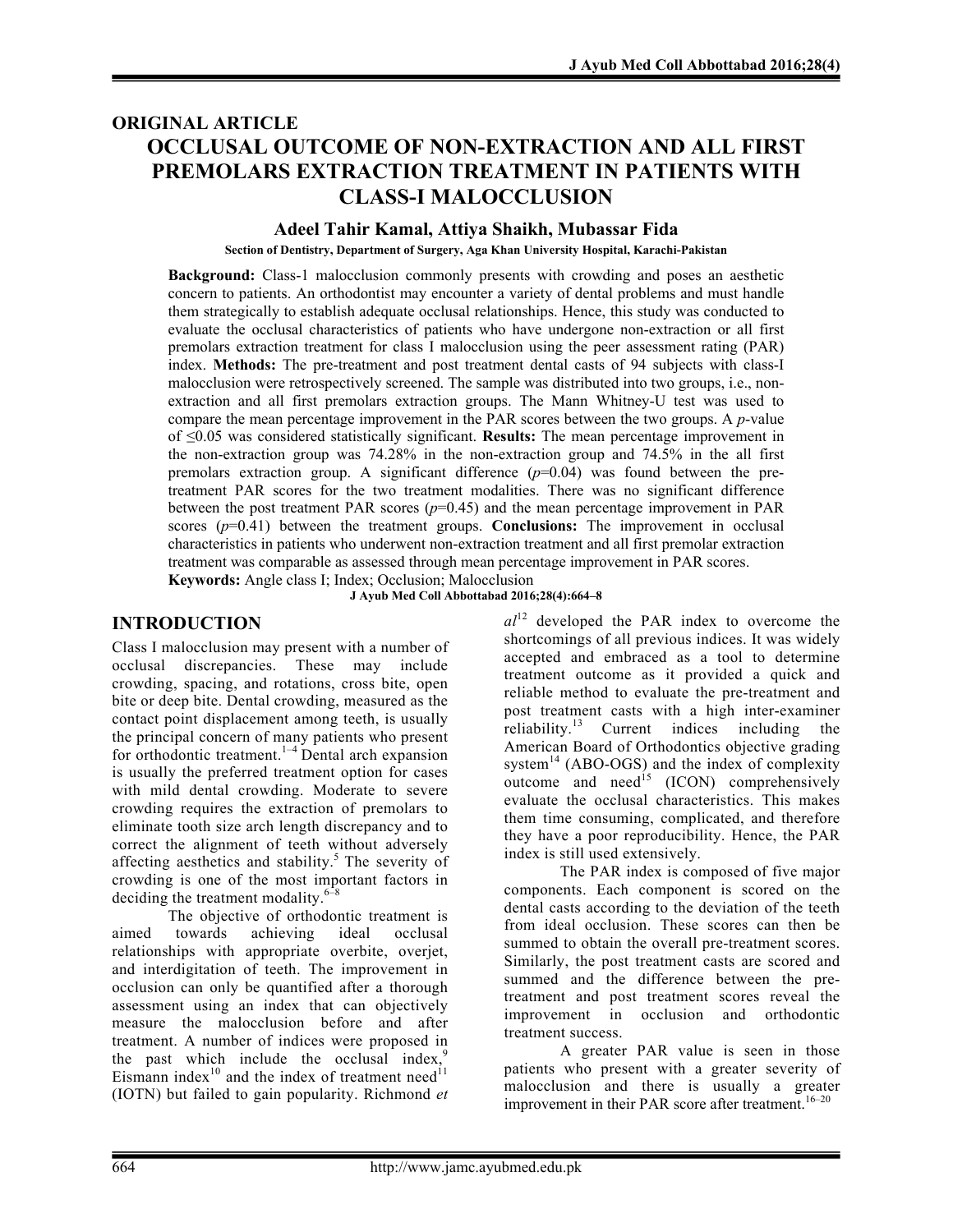In recent literature, it was speculated that the ideal occlusal characteristics would be difficult to achieve using the premolar extraction treatment approach in comparison to the non-extraction treatment.<sup>21</sup> Therefore, this study was designed to evaluate only the occlusal characteristics achieved at the end of non-extraction and all first premolars extraction treatment as assessed through percentage improvement in PAR scores.

## MATERIAL AND METHODS

The pre-treatment and post treatment dental casts of 94 subjects with class I malocclusion who presented to the dental clinics were retrospectively screened. The study findings of Jansen *et al*<sup>5</sup> were used for sample calculation. The  $\alpha$  was set as 0.05 and β was taken as 90% for sample size calculation which showed that we required a minimum of 47 subjects in each group.

The total sample constituted of two groups, i.e., non-extraction (mean age: 19.4±4.9 years) and all first premolar extractions (mean age: 19.5±4.1 years). Since there were two treatment groups, the overall sample comprised of 47×2=94 subjects.

All orthodontic patients aged between 18– 35 years having class I malocclusion treated only with straight-wire appliance 0.022" slot with Roth prescription were included. These subjects had either undergone either non-extraction or all first premolars extraction treatment. Patients with missing teeth, craniofacial syndromes and traumatic injuries involving facial structures were excluded from this study. Patients treated with any appliance except the straight-wire appliance were also excluded from this study.

The PAR index was used to evaluate the pre-treatment and post treatment dental casts of each subject.<sup>12</sup> The components of the PAR index are listed in table-1.

| The PAR Index                     |              |
|-----------------------------------|--------------|
| <b>Components</b>                 | Weightages   |
| Upper and lower anterior segments | x l          |
| Left and right buccal occlusion   | x l          |
| Overjet                           | x6           |
| Overbite                          | $x^{\gamma}$ |
| Centreline                        | xΔ           |

Table-1: PAR Index

Dental crowding was recorded from the mesial contact point of the left canine to the mesial contact point of the right canine in the upper and lower segments. The buccal occlusal segment was evaluated for inter-digitation between maxillary and mandibular teeth, lateral open bites and cross bites.

The distance between the most protrusive maxillary incisor and mandibular incisors was

measured using a ruler which was parallel to the occlusal plane to determine the overjet. The overbite was recorded at the point of maximum vertical overlap of the mandibular incisor by the maxillary central incisor.

The following formula was used to calculate the percentage improvement in PAR scores:<sup>2</sup>

$$
\frac{\%PAR = PAR T1 - T2 \times 100}{PAR T1}
$$

PAR T1 represents the pre-treatment PAR score and PAR T2 represents the post treatment PAR score. The outcome of treatment was then be categorized into three categories: 21–25

• Worse or no different: <30% improvement

Improved: ≥30% improvement

Greatly improved: ≥70% improvement

The analyses of data were performed using SPSS for Windows (version 20.0, SPSS Inc. Chicago). The normality of the data was tested using the Shapiro Wilk test which showed a non-normal distribution. The Mann-Whitney U test was used to compare the mean PAR scores among the two treatment modalities.

To test the intra-examiner reliability, 30 pretreatment and post treatment casts were randomly selected and their PAR scores were re-evaluated. The intra-class correlation coefficient was calculated for the pre-treatment PAR score (ICC=0.990) and the post treatment PAR score (ICC=0.977) to assess the reliability of the readings.

## RESULTS

The mean improvement in each PAR component is summarized in table-2.

The comparison between the mean pretreatment and post treatment PAR scores revealed that 5.3% of the sample could be allocated in the worse or no different category; 24.5% of the sample in the improved category whereas, 70.2% in the greatly improved category.

The mean PAR scores recorded from pretreatment and post treatment dental casts showed significant differences when compared between males and females. However, no significant differences were reported when compared to the mean percentage improvement in PAR scores. (Table-3)

The mean PAR scores amongst the two treatment modalities showed significant differences in pre-treatment scores; however, there was no significant difference in the post treatment scores. In addition, there was no significant difference in the percentage improvement in PAR scores between the two groups. (Table-4)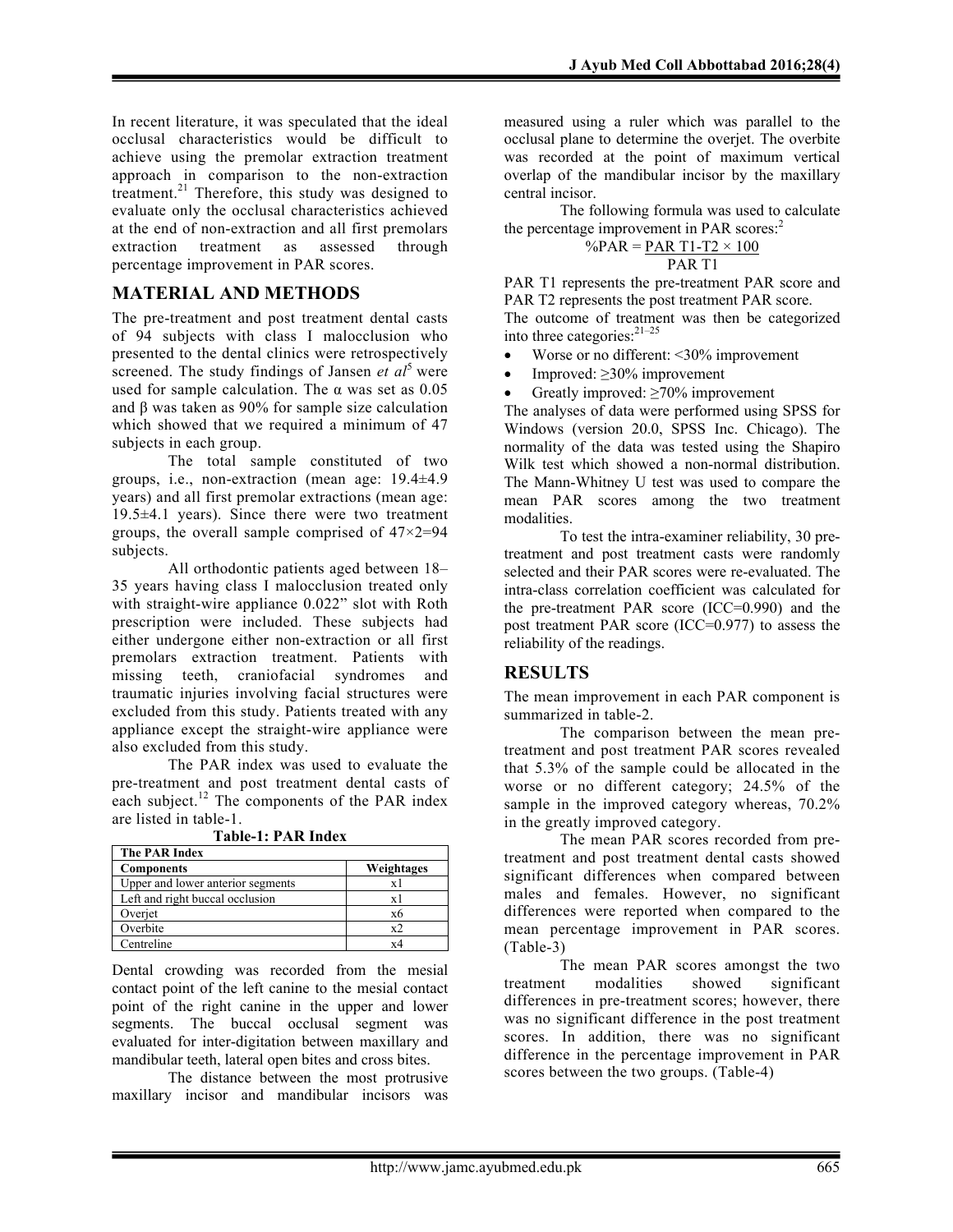| <b>Variables</b>                                        | <b>Non-Extraction</b><br>means $\pm SD$ ) |                       | Percentage<br>Improvement | <b>Premolar Extraction</b><br>$means \pm SD$ | Percentage            |                 |
|---------------------------------------------------------|-------------------------------------------|-----------------------|---------------------------|----------------------------------------------|-----------------------|-----------------|
| (mm)                                                    | <b>Pre-treatment</b>                      | <b>Post Treatment</b> | $(\%)$                    | <b>Pre-treatment</b>                         | <b>Post Treatment</b> | Improvement (%) |
| <b>UAS</b>                                              | $2.34 \pm 1.22$                           | $1.28 \pm 0.98$       | 37                        | $3.45 \pm 0.90$                              | $1.64 \pm 0.98$       | 52              |
| <b>LAS</b>                                              | $3.26 \pm 0.94$                           | $0.72 \pm 0.68$       | 78                        | $3.43 \pm 0.99$                              | $1.23 \pm 0.78$       | 64              |
| OJ                                                      | $1.62 \pm 1.26$                           | $0.15 \pm 0.36$       |                           | $1.60 \pm 1.19$                              | $0.19 \pm 0.39$       | 92              |
| <b>OB</b>                                               | $1.00 \pm 1.02$                           | $0.32 \pm 0.62$       | 68                        | $1.06 \pm 1.00$                              | $0.19 \pm 0.39$       | 82              |
| <b>MID</b>                                              | $0.28 \pm 0.45$                           | $0.02 \pm 0.14$       | 92                        | $0.32 \pm 0.62$                              | $0.04 \pm 0.20$       | 87              |
| <b>RBO</b>                                              | $1.15 \pm 0.83$                           | $0.53 \pm 0.95$       | 54                        | $1.30 \pm 1.26$                              | $0.87 \pm 1.07$       | 33              |
| <b>LBO</b>                                              | $1.06 \pm 0.79$                           | $0.43 \pm 0.58$       | 60                        | $1.28 \pm 1.26$                              | $0.66 \pm 0.60$       | 43              |
| an and their and the state of a condition of the month. |                                           |                       |                           |                                              |                       |                 |

#### Table-2: Mean pre-treatment and post treatment scores for different PAR Components

n=94, Descriptive Statistics, UAS: Upper and lower anterior segments, OJ: Overjet, OB: Overbite, MID: Midlines, RBO: Right buccal occlusion, LBO: Left buccal occlusion

|  | Table-3: Comparison of mean PAR scores among gender |
|--|-----------------------------------------------------|
|--|-----------------------------------------------------|

| <b>Parameter</b>            | Gender                   |                           |         |
|-----------------------------|--------------------------|---------------------------|---------|
|                             | Males ( $means \pm SD$ ) | Females (means \times SD) |         |
| <b>Pre PAR Scores (T1)</b>  | $25.41 \pm 5.31$         | $21.67 \pm 10.77$         | $0.02*$ |
| <b>Post PAR Scores (T2)</b> | $6.35\pm4.08$            | $4.92{\pm}4.01$           | $0.05*$ |
| <b>PAR Improvement</b>      | $75.5 \pm 16.57$         | $73.74 \pm 25.28$         |         |

n=94, Standard Deviation, Mann Whitney-U test, SD: Standard Deviation, *p*≤0.05, NE: Non-extraction, PME: Premolar Extraction

#### Table-4: Comparison of mean pre-treatment and post treatment PAR scores between treatment modalities

|                                                                                                                            |  | $NE(n=47)$<br>$(means \pm SD)$ | $PME (n=47)$<br>$(means \pm SD)$ | <i>p</i> -value |  |
|----------------------------------------------------------------------------------------------------------------------------|--|--------------------------------|----------------------------------|-----------------|--|
| <b>Pre PAR Scores (T1)</b>                                                                                                 |  | $21.15 \pm 8.91$               | $24.89 \pm 9.44$                 | $0.04*$         |  |
| <b>Post PAR Scores (T2)</b>                                                                                                |  | $5.19\pm4.35$                  | $5.68 \pm 3.82$                  | 0.45            |  |
| <b>PAR Improvement</b>                                                                                                     |  | $74.28 \pm 26.03$              | 74.49±18.47                      | 0.41            |  |
| n=04. Ctandard Davistical Mann Whitney U toot. CD: Ctandard Davistical n=0.05. NE: Non-artrogical DME: Dramalar Extraotion |  |                                |                                  |                 |  |

n=94, Standard Deviation, Mann Whitney-U test, SD: Standard Deviation, *p* ≤0.05, NE: Non-extraction, PME: Premolar Extraction

#### Table-5: Mean pre-treatment and post treatment PAR scores and percentage improvement

|                                                      | <b>Non-extraction</b> |                           |                            | <b>Premolar Extraction</b> |                 |                                          |
|------------------------------------------------------|-----------------------|---------------------------|----------------------------|----------------------------|-----------------|------------------------------------------|
|                                                      |                       | PrePAR(T1)   Post PAR(T2) | Percentage Improvement (%) | PrePAR(T1)                 |                 | Post PAR (T2) Percentage Improvement (%) |
| <b>Illeri</b> <i>et al</i> <sup><math>2</math></sup> | $17.1 \pm 5.7$        | 1.4±1.14                  | 91.2                       | $27 \pm 6.2$               | $3.5 \pm 3.19$  | 87.7                                     |
| Jansen <i>et al</i> <sup>5</sup>                     | $24.32 \pm 7.67$      | $5.67 \pm 5.62$           | 72.69                      | $\overline{\phantom{a}}$   | -               | $\overline{\phantom{a}}$                 |
| Freitas et $al^{29}$                                 |                       |                           | --                         | 29.46±8.79                 | $6.32\pm3.48$   | 74.2                                     |
| Holman et $a^{27}$                                   | $25.21 \pm 8.55$      | $5.64 \pm 3.08$           | 77.6                       | $30.01 \pm 8.20$           | $6.18\pm3.04$   | 79.4                                     |
| <b>AKUH</b>                                          | $21.15 \pm 8.91$      | $5.19\pm4.35$             | 74.28                      | 24.89±9.44                 | $5.68 \pm 3.82$ | 74.5                                     |

## DISCUSSION

The purpose of this study was to assess the improvement in occlusal characteristics by evaluating the percentage improvement in PAR scores of those patients who have undergone a non-extraction or all first premolars extraction treatment for the correction of class I malocclusion.

The treatment planning process is a complex procedure and a number of variables are taken into consideration. The decision to undertake nonextraction treatment or all first premolars extraction treatment approach is dependent on many factors which may include the amount of crowding in the upper and lower arch, overjet, lower incisor angulation, and lip procumbency. $6-8$  The extraction of premolars is usually necessary when severe malocclusion exists.<sup>1</sup> In these cases, a non-extraction approach would be futile as it can lead to the positioning of teeth off the basal bone and therefore result in an unstable treatment outcome.<sup>26</sup>

The overall improvement in PAR scores indicates that both treatment modalities can help achieve a significant improvement in occlusal

characteristics. However, the superiority of one modality over the other cannot be deduced as the pretreatment PAR scores were not equivalent in these groups.

An individual comparison was reported to determine the PAR components which have contributed to the occlusal success rate in the two treatment groups. Among the components, the decision of premolars extraction was taken in cases with greater pre-treatment PAR scores of upper and lower anterior segments and a poor buccal segment occlusion. This indicates that cases presenting with a greater severity of malocclusion are more likely to undergo extraction treatment. At the same time, the percentage improvement of these components is greater for all first premolars extraction treatment, further validating the extraction decision.

The comparison of the mean post treatment PAR scores of each component in the non-extraction group reveals that better occlusal results were achieved in these patients. Specifically, the percentage improvement in the buccal segment occlusion was greater in the non-extraction group. This could be due to the high anchorage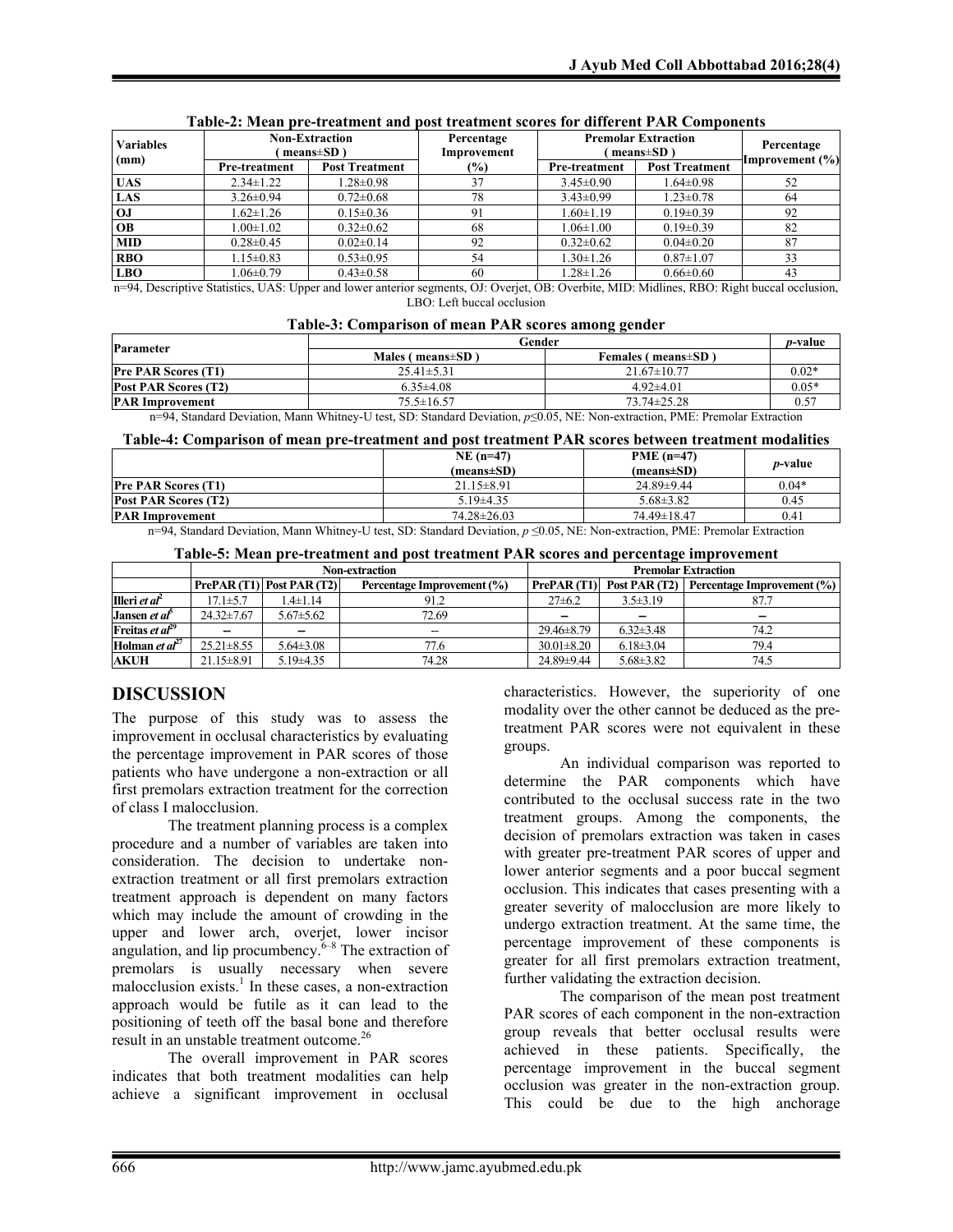considerations for premolar extraction cases and the consequent difficulty in obtaining ideal buccal segment occlusion. The overbite, overjet and midlines were corrected significantly in the both treatment protocols. Although the pre-treatment PAR scores of the individual components of the all first premolar extraction group were greater, the overall percentage improvement in PAR scores is similar to the non-extraction group. Freitas *et*  $al^{21}$  and Holman *et al*<sup>27</sup> had greater mean pre-treatment PAR scores for cases which underwent all first premolars extracted in comparison to non-extraction treatment. The post treatment PAR scores achieved after the two treatment modalities by these studies are similar to the post treatment PAR scores achieved in this study. (Table-5)

The PAR index is universally accepted as an objective method for measuring malocclusion and provides a single score that represents the degree to which a case deviates from the normal occlusion. It has also been used for the assessment of pretreatment and post treatment occlusion to identify treatment outcomes which indicates the improvement in dental occlusion. 28,29 In comparison to previous studies,  $5,27,30$  it can be seen that the mean percentage improvement in PAR scores for both treatment modalities was in the greatly improved category. (Table-5)

The severity of the orthodontic problem is well defined by the PAR index. It incorporates all of the dental attributes to an ideal finish of a case. The ability of the PAR index to identify minor changes in occlusion was explained by Birkeland *et al*. <sup>31</sup> It was stated that the PAR index is sensitive for small changes from the ideal intercuspation of all teeth from canine to third molars and consequently even small changes would affect the PAR index.<sup>31</sup> Richmond *et*  $al^{12}$  has proposed that when the PAR value is smaller than or equal to five, the occlusion is almost perfect. We found that a non-extraction or all first premolar extraction approach can facilitate in attaining ideal occlusal characteristics as represented by the post treatment PAR scores.

The PAR index accurately assesses the occlusal characteristics but it does have a number of shortcomings. The index is not helpful in evaluating the changes in the soft tissues and facial profiles, the skeletal relationships, periodontal health, root resorption, and white spot lesions. Another very important factor which is not evaluated by the PAR index is the treatment duration. In order to determine treatment efficiency, we must minimize the time taken to achieve ideal occlusion. It is also not designed to assess the psycho-social well-being of the patient. 27,30

## **CONCLUSIONS**

This study investigates the improvement in occlusal characteristics after non-extraction treatment or all first premolar extraction treatment for class I malocclusion cases. The following conclusions can be drawn from the study:

- The patients who underwent non-extraction treatment and all first premolar extraction treatment had a mean percentage improvement in PAR scores that fell under the greatly improved category.
- The degree of improvement in occlusal characteristics was comparable in patients treated with non-extraction and all first premolar extraction.

## AUTHORS' CONTRIBUTION

All authors were involved in study conception, design and planning. ATK performed data collection and analysis. Manuscript was approved by all the authors.

## **REFERENCES**

- Proffit WR, Fields HW, Sarver DM, Akerman JL, editors. Contemporary Orthodontics.  $5<sup>th</sup>$  ed. St. Louis, Mo: Elsevier/Mosby; 2013.
- 2. Illeri Z, Bascifti FA, Malkoc S, Ramoglu SI. Comparison of the outcomes of the lower incisor extraction, premolar extraction and non-extraction treatments. Eur J Orthod 2012;34(6):681–5.
- 3. Nazir R, Amanat N, Rizvi KR. Pattern, prevalence and severity of malocclusion among university students. J Pak Dent Assoc 2013;22(1):13–8.
- 4. Melo L, Ono Y, Takagi Y. Indicators of mandibular dental<br>crowding in the mixed dentition. Pediatr Dent mixed dentition. Pediatr Dent 2001;23(2):118–22.
- 5. Jansen G, Barros SE, de Freitas MR, Henriques JF, Pinzan A. Class II treatment efficiency in maxillary premolar extraction and non-extraction protocols. Am J Orthod Dentofacial Orthop 2007;132(4):490–8.
- 6. Konstantonis D, Anthopulou C, Makou M. Extraction decision and identification of treatment predictors in class I malocclusions. Prog Orthod 2013;14:47.
- 7. Mahmood TMA, Qadir CA. Persuading factors for tooth extraction decision in treatment of class I malocclusion among orthodontists in Sulaimani city. J Dent Med Sci 2015;14(8):20–8.
- 8. Konstantonis D. The impact of extraction vs non-extraction treatment on soft tissue changes in class I borderline malocclusions. Angle Orthod 2012:82(2);209–17.
- 9. Summers CJ. The occlusal index: a system for identifying and scoring occlusal disorders. Am J Orthod 1971;59(6):552–67.
- 10. Eismann D. A method of evaluating the efficiency of orthodontic treatment. Trans Eur Orthod Soc 1974:223–32.
- 11. Brook PH, Shaw WC. The development of an index of orthodontics treatment priority. Eur J Orthod 1989;11(3):309–20.
- 12. Richmond S, Shaw WC, O'Brien KD, Buchanan IB. Jones R, Stephans CD, *et al*. The development of the PAR Index (Peer Assessment Rating): reliability and validity. Eur J Orthod 1992;14(2):125–39.
- 13. Dyken RA, Sadowsky LP, Hurst D. Orthodontic outcomes assessment using the Peer Assessment Rating Index. Angle